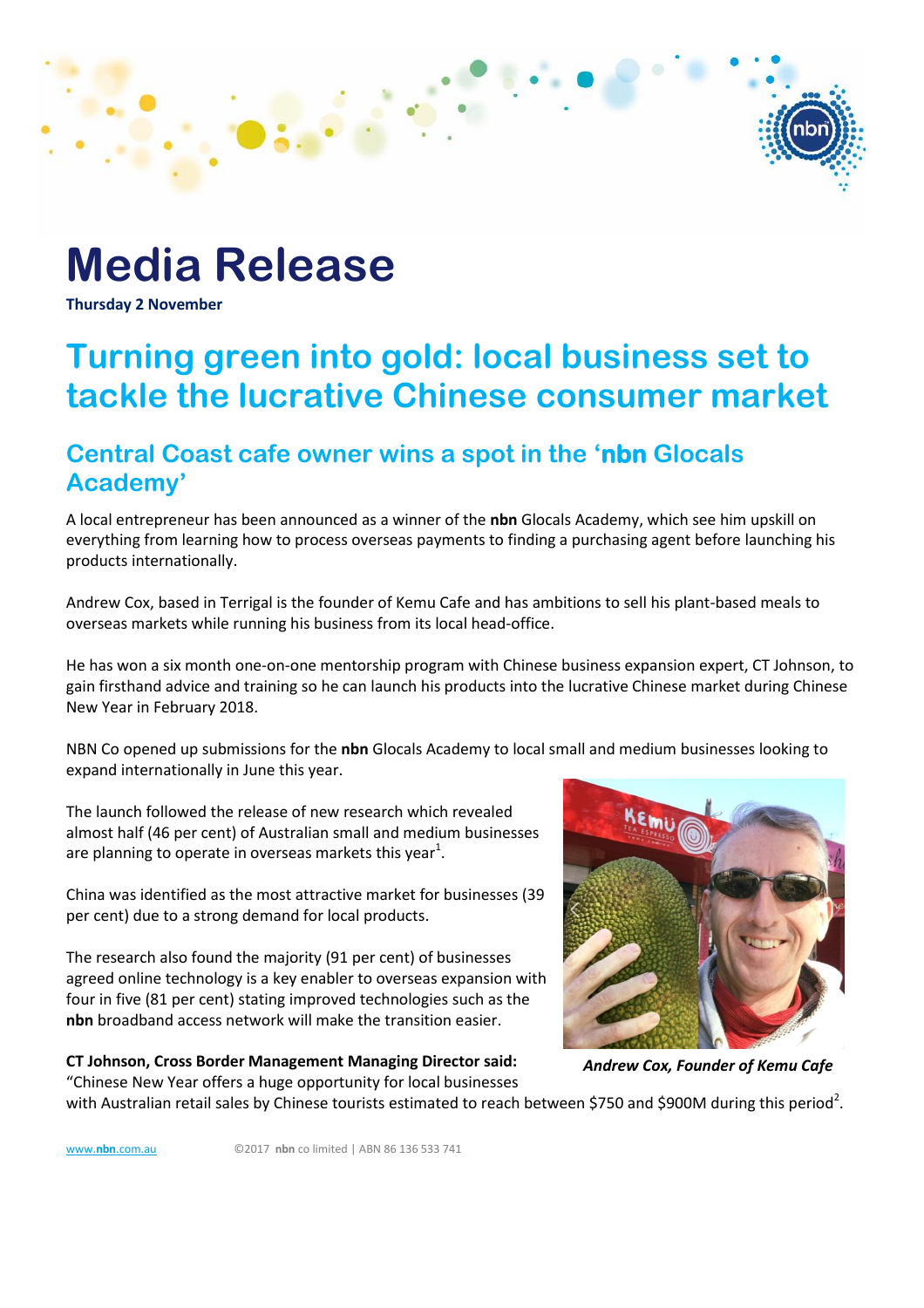

"The Chinese market is not monolithic as it's made up of many small niches with varying customer needs, interests and socio-economic groups. For example, vegetarian and veganism has increased to an estimated five per cent of the Chinese population, so there is a huge potential for Kemu Cafe to make it big if they can nail their unique offering.

"Any overseas business expansion inevitably comes with its challenges from language translation to online payment systems. I will work with the winning businesses to set weekly challenges, online mentoring sessions and reading material to make sure they are prepared and set up for success."

#### **Amber Dornbusch, Head of nbn Local NSW and ACT said:**

"With more than 20,000 businesses connecting to services over the **nbn** access network each month, we're seeing businesses from around the country tapping into new overseas opportunities as a result of greater connectivity.

"Whether it's video conferencing, cloud-based collaboration tools or online marketing, access to fast broadband will enable more local businesses grow their customer base in new markets without having to leave their hometown."

#### **nbn Glocals Academy Winner, Andrew Cox, Founder of Kemu Cafe said:**

"With our business now well-established on the Central Coast, we are looking to take our wholefood vegan product concept to a whole new level by selling it overseas.

"The Chinese market represents a fantastic opportunity for us to raise awareness of the planetary benefits of veganism and plant-based living while at the same time tapping into a large international market.

"It's amazing to think that we can be marketing our products to China while operating on the Central Coast – having the **nbn** access network will enable us to reach global customers at a fraction of the cost and time."

The rollout of the **nbn** access network is almost complete in the Central Coast with 134,000 homes and businesses across the region now able to connect to the network through their preferred phone or internet provider.

Work to build the network is also underway for an additional 4,100 homes and businesses with construction anticipated to be complete in mid-2018.

For more information about the **nbn** Glocals Academy go to: [www.nbn.com.au/blog/features/glocals.html](http://www.nbn.com.au/blog/features/glocals.html) 

**ENDS**

**Talia Spink NBN Co Media Hotline** Phone: 0488 902 436 Phone: 02 9927 4200 Email[: taliaspink@nbnco.com.au](mailto:taliaspink@nbnco.com.au) Email: [media@nbnco.com.au](mailto:media@nbnco.com.au)

[www.](http://www.nbn.com.au/)**[nbn](http://www.nbn.com.au/)**[.com.au](http://www.nbn.com.au/) ©2017 **nbn** co limited | ABN 86 136 533 741